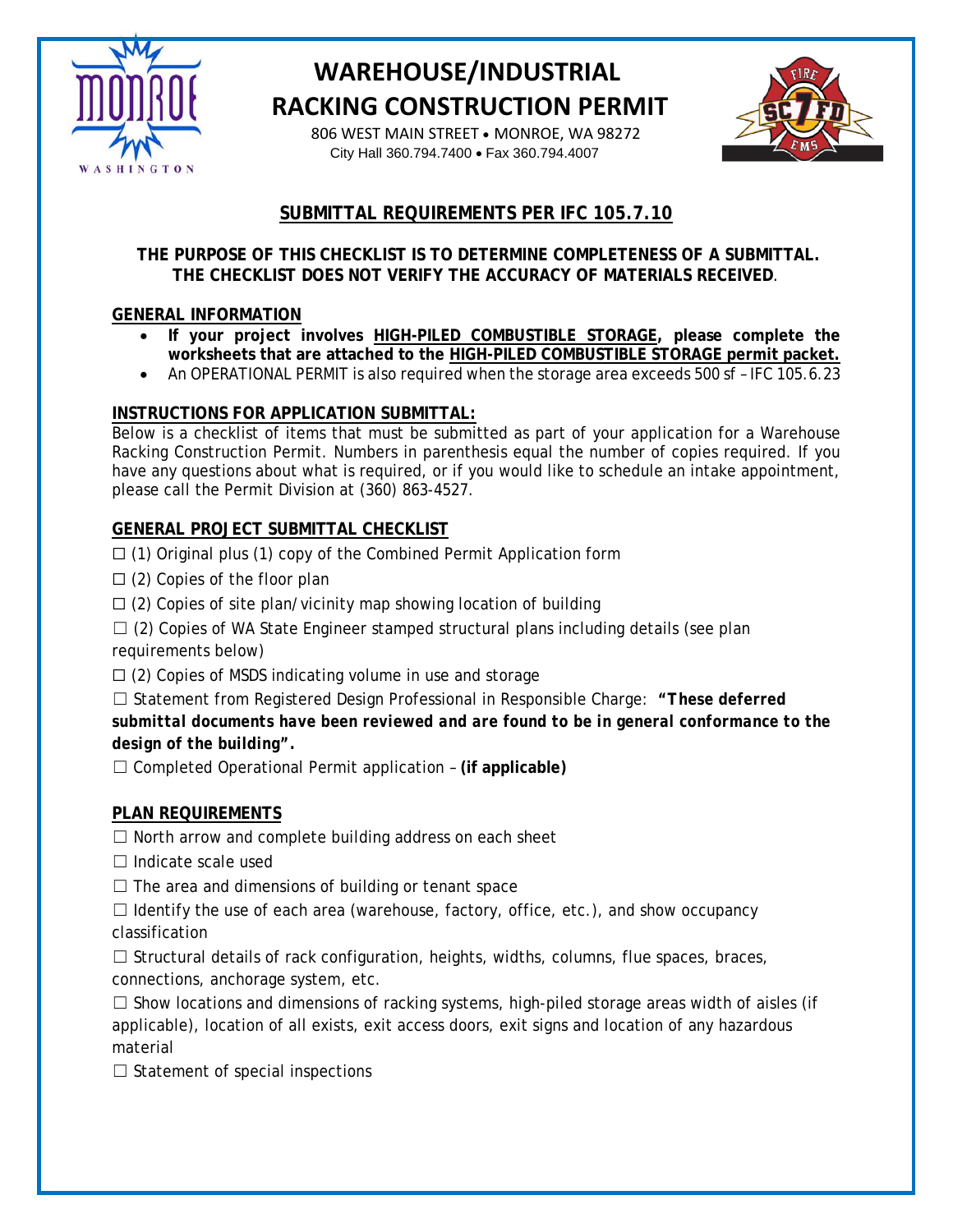

## **WAREHOUSE/INDUSTRIAL RACKING CONSTRUCTION PERMIT**

 806 WEST MAIN STREET • MONROE, WA 98272 City Hall 360.794.7400 • Fax 360.794.4007



# **ADOPTED STATE CODES – EFFECTIVE JULY 1 ST, 2016**

The City of Monroe enforces the following Washington State Building Codes and amendments; the Washington Administrative Code (WAC) Title 51 and as amended by the Monroe Municipal Code Title 15:

2015 International Building Code (IBC) 2015 International Existing Building Code (IEBC) 2015 International Residential Code (IRC) 2015 International Fire Code (IFC) 2015 International Mechanical Code (IMC) 2015 International Fuel Gas Code (IFGC) 2015 Uniform Plumbing Code (UPC) 2015 ICC Energy Conservation Code with State amendments

### **STRUCTURAL DESIGN CRITERIA**

Seismic Design Category: **IRC** D1/D2 / **IBC** - D Basic Wind Speed: 110 mph Exposure Category: B Frost Depth: 18" Snow load: 25 lbs./sq. ft. \*A soils investigation is required for commercial projects, residential short plats and subdivisions and some instances residential lots.

The city may require additional information not specified in the submittal requirements in order to assure compliance with the Monroe Municipal Code.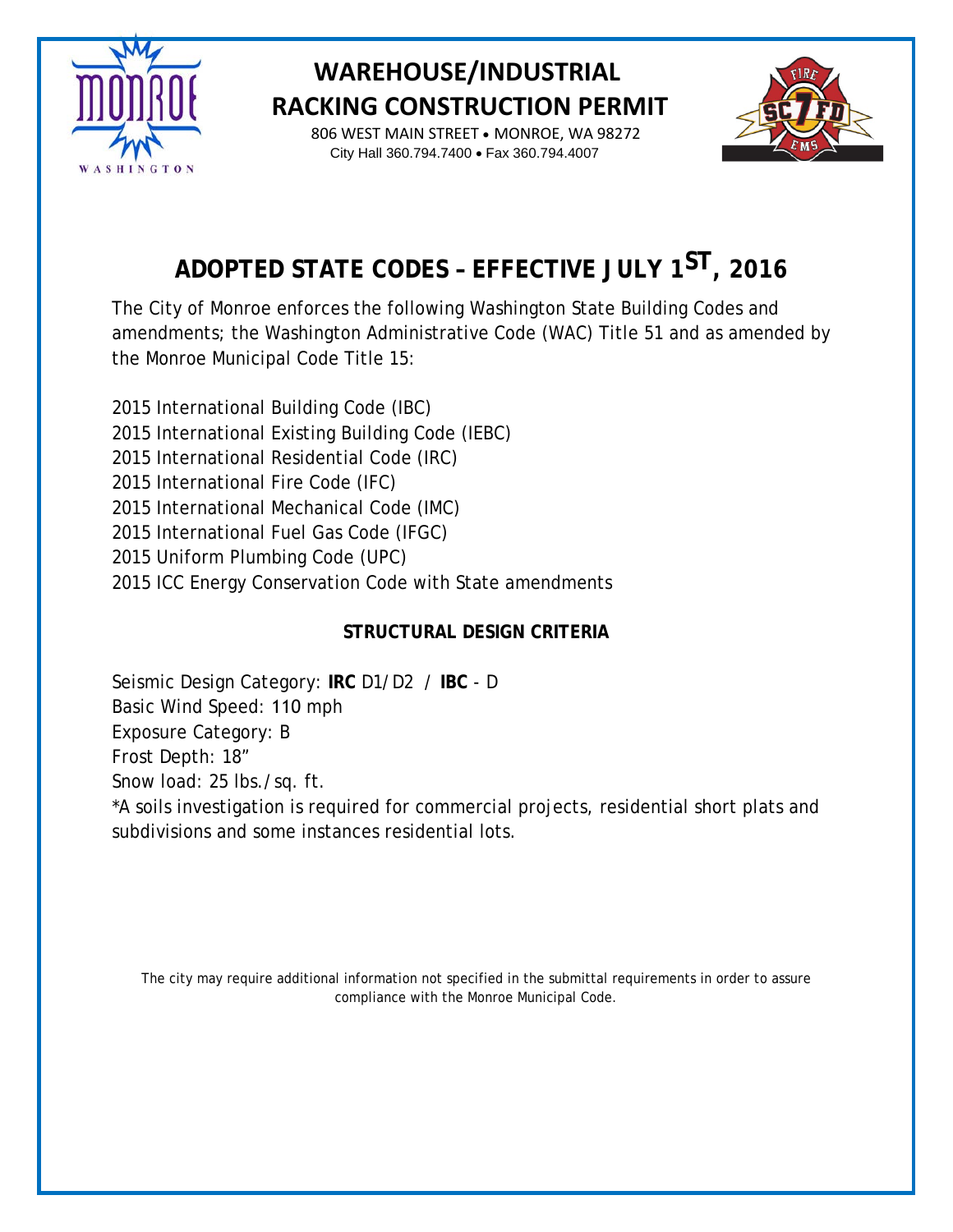

### **COMMUNITY DEVELOPMENT PERMIT DIVISION**

806 West Main Street, Monroe, WA 98272 Phone (360) 863-4501 building@monroewa.gov [www.monroewa.gov](http://www.monroewa.gov/)

| <b>FOR OFFICE USE ONLY</b> |  |  |  |  |
|----------------------------|--|--|--|--|
| <b>APPLICATION #(S)</b>    |  |  |  |  |
|                            |  |  |  |  |
|                            |  |  |  |  |

# **COMBINED PERMIT APPLICATION**

#### Permit Submittal Hours: Monday-Friday 8:00-12:00 / 1:00-4:00

|                                           | <b>Building</b>                                                                                                                                                                              |                                            | <b>Operations</b>                                                                                                                         |                                 | <b>Fire</b>                                                                                                                                                                                                                                      |                       | <b>Land Use</b>                                                                                                  |
|-------------------------------------------|----------------------------------------------------------------------------------------------------------------------------------------------------------------------------------------------|--------------------------------------------|-------------------------------------------------------------------------------------------------------------------------------------------|---------------------------------|--------------------------------------------------------------------------------------------------------------------------------------------------------------------------------------------------------------------------------------------------|-----------------------|------------------------------------------------------------------------------------------------------------------|
| ⊔<br>❏<br>⊔<br>□<br>⊔<br>□<br>ப<br>ப<br>□ | <b>Basic SFR</b><br>Commercial T/I<br>Demolition<br>Garage/Carport<br>Mechanical<br><b>New Construction</b><br>(Commercial/Residential)<br>Plumbing<br>Racking<br><b>Residential Remodel</b> | Q.<br>$\Box$<br>⊔<br>$\Box$<br>⊔<br>$\Box$ | <b>Engineering Review</b><br>$\Box$ Fencing<br>Grading<br>Retaining wall<br>Rockery<br>Right-of-Way Disturbance<br>$\Box$ Utility Service | ⊔<br>ப<br>ப<br>⊔<br>□<br>$\Box$ | Fire Alarm<br>Fire Sprinkler<br><b>High Piled Storage</b><br><b>Hood Suppression</b><br>Spray Booth<br>Tents & Canopies<br><b>Other Community</b><br>NOTE: All required Electrical Permits will be issued by the<br>Dept. of Labor & Industries. | ப<br>⊔<br>❏<br>□<br>ப | Type I Permit<br>Type II Permit<br>Type III Permit<br>Type IV Permit<br>See permit types listed in<br>Monroe MMC |
|                                           |                                                                                                                                                                                              |                                            | THIS APPLICATION WILL NOT BE ACCEPTED WITHOUT COMPLETED SUBMITTAL REQUIREMENTS                                                            |                                 |                                                                                                                                                                                                                                                  |                       |                                                                                                                  |
|                                           |                                                                                                                                                                                              |                                            |                                                                                                                                           |                                 |                                                                                                                                                                                                                                                  |                       |                                                                                                                  |
|                                           |                                                                                                                                                                                              |                                            |                                                                                                                                           |                                 |                                                                                                                                                                                                                                                  |                       |                                                                                                                  |
|                                           |                                                                                                                                                                                              |                                            |                                                                                                                                           |                                 |                                                                                                                                                                                                                                                  |                       |                                                                                                                  |
|                                           |                                                                                                                                                                                              |                                            |                                                                                                                                           |                                 |                                                                                                                                                                                                                                                  |                       |                                                                                                                  |
|                                           |                                                                                                                                                                                              |                                            |                                                                                                                                           |                                 |                                                                                                                                                                                                                                                  |                       |                                                                                                                  |
|                                           |                                                                                                                                                                                              |                                            |                                                                                                                                           |                                 |                                                                                                                                                                                                                                                  |                       |                                                                                                                  |
|                                           |                                                                                                                                                                                              |                                            |                                                                                                                                           |                                 |                                                                                                                                                                                                                                                  |                       |                                                                                                                  |
|                                           |                                                                                                                                                                                              |                                            |                                                                                                                                           |                                 |                                                                                                                                                                                                                                                  |                       |                                                                                                                  |
|                                           |                                                                                                                                                                                              |                                            |                                                                                                                                           |                                 |                                                                                                                                                                                                                                                  |                       |                                                                                                                  |

**Attach a separate sheet for additional property owners/additional addresses**

**\*Applicant: By your signature above, you hereby certify that the information submitted is true and correct and that you are authorized by the property owner(s) to act on their behalf.**

**\*\*Property Owners: by your signature above, you hereby certify that you have authorized the above applicant to make application on your behalf for this application.**